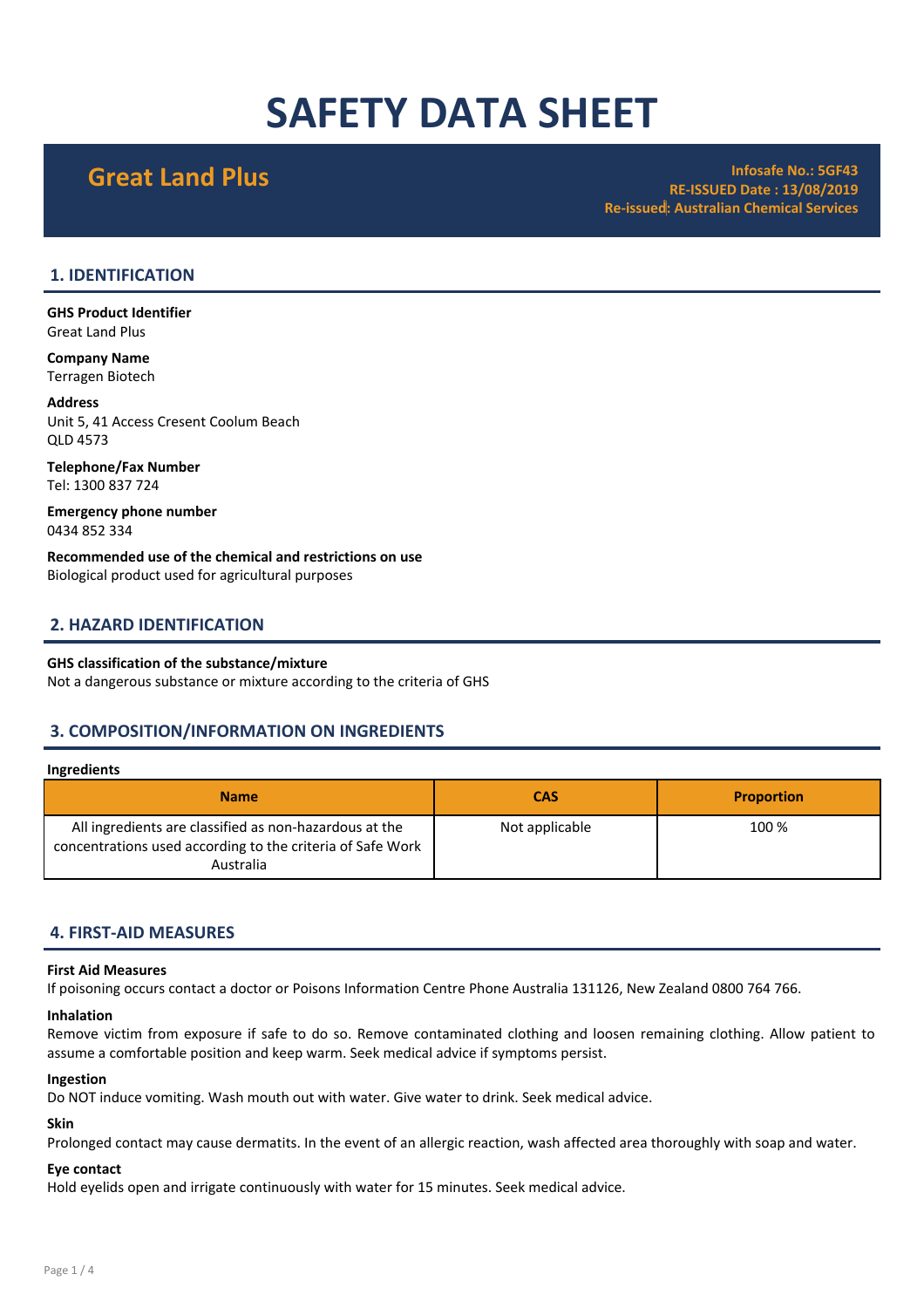### First Aid Facilities

Use should be made of an on-site approved first aid kit if required in the first instance until medical assistance is forthcoming. Potable water should be available to rinse eyes or skin. Provide eye baths and safety showers.

### Advice to Doctor

Treat symptomatically. Show this S.D.S. to the medical practitioner.

### 5. FIRE-FIGHTING MEASURES

### Suitable Extinguishing Media

Small fire: Use dry chemicals, CO2, water spray or alcohol resistant foam. Large fire: Use water spray, water fog or alcohol resistant foam. Use equipment/media appropriate to surrounding fire conditions.

### Hazards from Combustion Products

This product is non combustible. Fumes of decomposition products may be toxic and irritating.

### Special Protective Equipment for fire fighters

Fire fighters to wear full body protective clothing with breathing apparatus. Deluge with water to cool containers. Evacuate area move upwind of fire.

### Hazchem Code

NA

### 6. ACCIDENTAL RELEASE MEASURES

### Spills & Disposal

Avoid concentrated spillage from entering drains or watercourse. Remove for disposal in accordance with local waste management. Use suitable containers for disposal.

### Personal Protection

No special requirements under normal use conditions.

### Environmental Precautions

Review local regulations before release to the environment.

### 7. HANDLING AND STORAGE

### Handling and storage

Store in a well ventilated cool, dry place away from direct sunlight.

### Precautions for Safe Handling

When not being used, the product containers should be stored upright, and secured with the original closure. If transfer to another container becomes necessary ensure that the container is clearly labelled, the container is of a type suitable for the product, and is clean and free of other materials. Do not eat, drink or smoke in contaminated areas. Before eating, drinking or smoking, wash hands and remove contaminated clothing.

### Additional information on precautions for use

Always use clean and dry equipment to dispense the product. Dispensers should be cleaned before and after use. All dispensers should be washed out after use.

### 8. EXPOSURE CONTROLS/PERSONAL PROTECTION

## Occupational exposure limit values

WSA exposure limits: None established

### Biological Limit Values

None established

### Appropriate Engineering Controls

Ensure that adequate ventilation is provided. Maintain air concentrations below recommended exposure standards. Avoid generating and inhaling mists. Keep containers closed when not in use.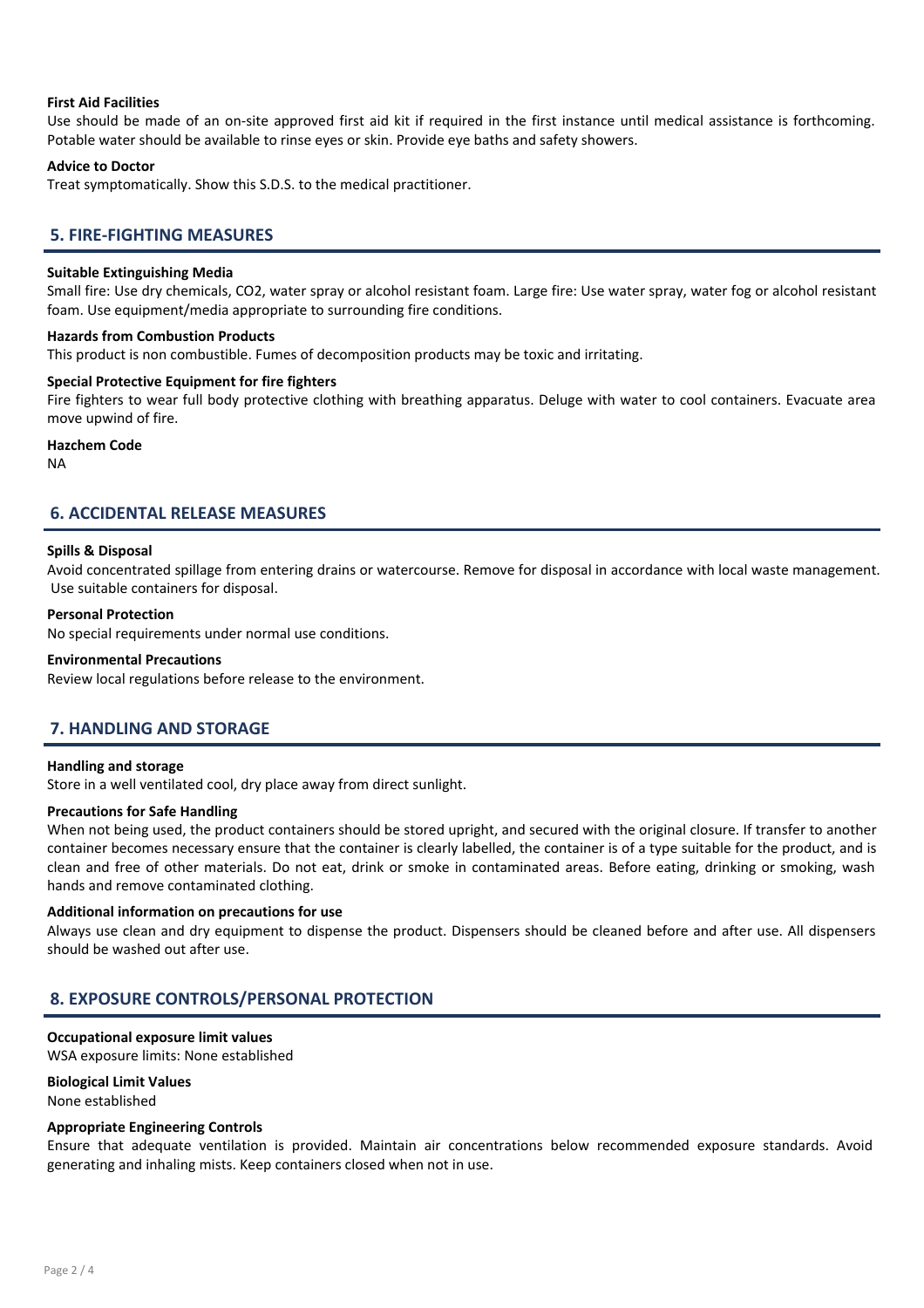### Personal Protective Equipment

Use sensible work practices that reduce operator exposure to the product.

### 9. PHYSICAL AND CHEMICAL PROPERTIES

Colour

Brown Liquid

Boiling Point approximately 100°C

Specific Gravity 1.00 - 1.02

pH

3.8 - 4.2 Flash Point

none

Flammability Non flammable

### 10. STABILITY AND REACTIVITY

### Conditions to Avoid

Use only as directed. Store in accordance with directions given in Section 7 (Handling and storage) of this MSDS.

### Possibility of hazardous reactions

This material is stable under normal conditions of storage and use.

#### Other Information

Store in a cool, dry place

### 11. TOXICOLOGICAL INFORMATION

### Ingestion

Will cause discomfort & irritation, possibly nausea

### Inhalation

Inhalation of fine mists cause irritation to the respiratory tract and nasal passages.

### Skin

Prolonged contact may cause dermatitis. Seek medical advice if allergic reactions develop.

### Eye

Will cause irritaion and reddening.

### Health Hazard

Health effects from likely routes of exposure.

### Chronic Effects

No long-term exposure effects are known.

### 12. ECOLOGICAL INFORMATION

### **Ecotoxicity**

No data is available on the product itself.

### 13. DISPOSAL CONSIDERATIONS

### Disposal considerations

Remove for disposal in accordance with local waste management regulations. Dilute well with water before discharge.